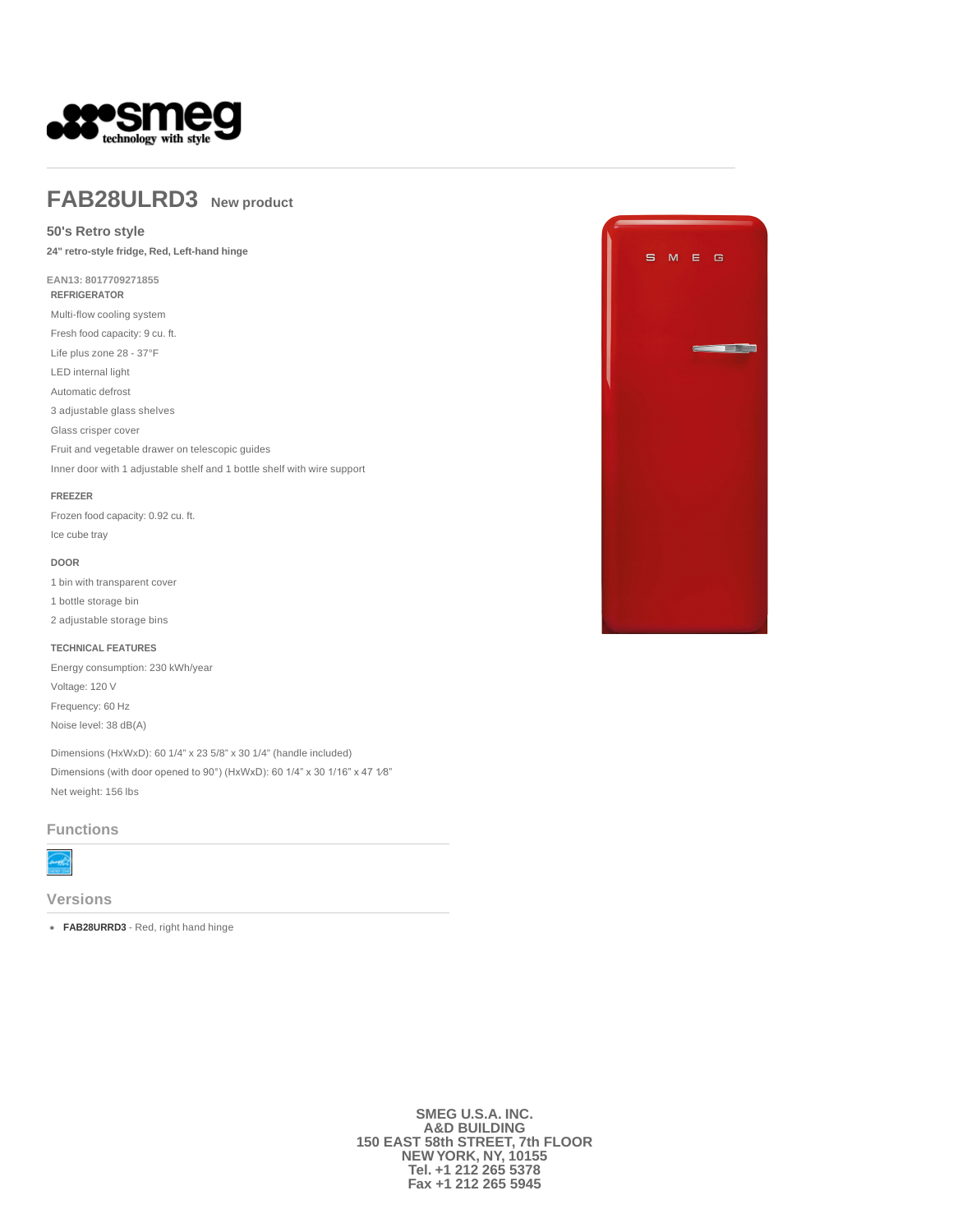

## **FAB28ULRD3**

**50's Retro style** 



## **Energy Star and ISO14001 Certified:**



The SMEG production process is carefully-managed in order to limit the environmental impact as much as possible. The ISO process is checked and certified by Independent International bodies IQNET and CISQ (SMEG complies with the standard ISO14001). All SMEG dishwashers and every new refrigerator model are ENERGY STAR-qualified through the US Department of Energy and US Environmental Protection Agency. Energy efficiency is important to SMEG, and our engineers are constantly working to keep the energy and water consumption of each dishwasher and refrigerator as low as-possible. ENERGY STAR-certified products use approximately 40% less energy than the federal minimum standard for energy consumption. By choosing an ENERGY STAR-certified product, you are helping to preserve the environment without compromising on product quality or performance.

> **SMEG U.S.A. INC. A&D BUILDING 150 EAST 58th STREET, 7th FLOOR NEW YORK, NY, 10155 Tel. +1 212 265 5378 Fax +1 212 265 5945**